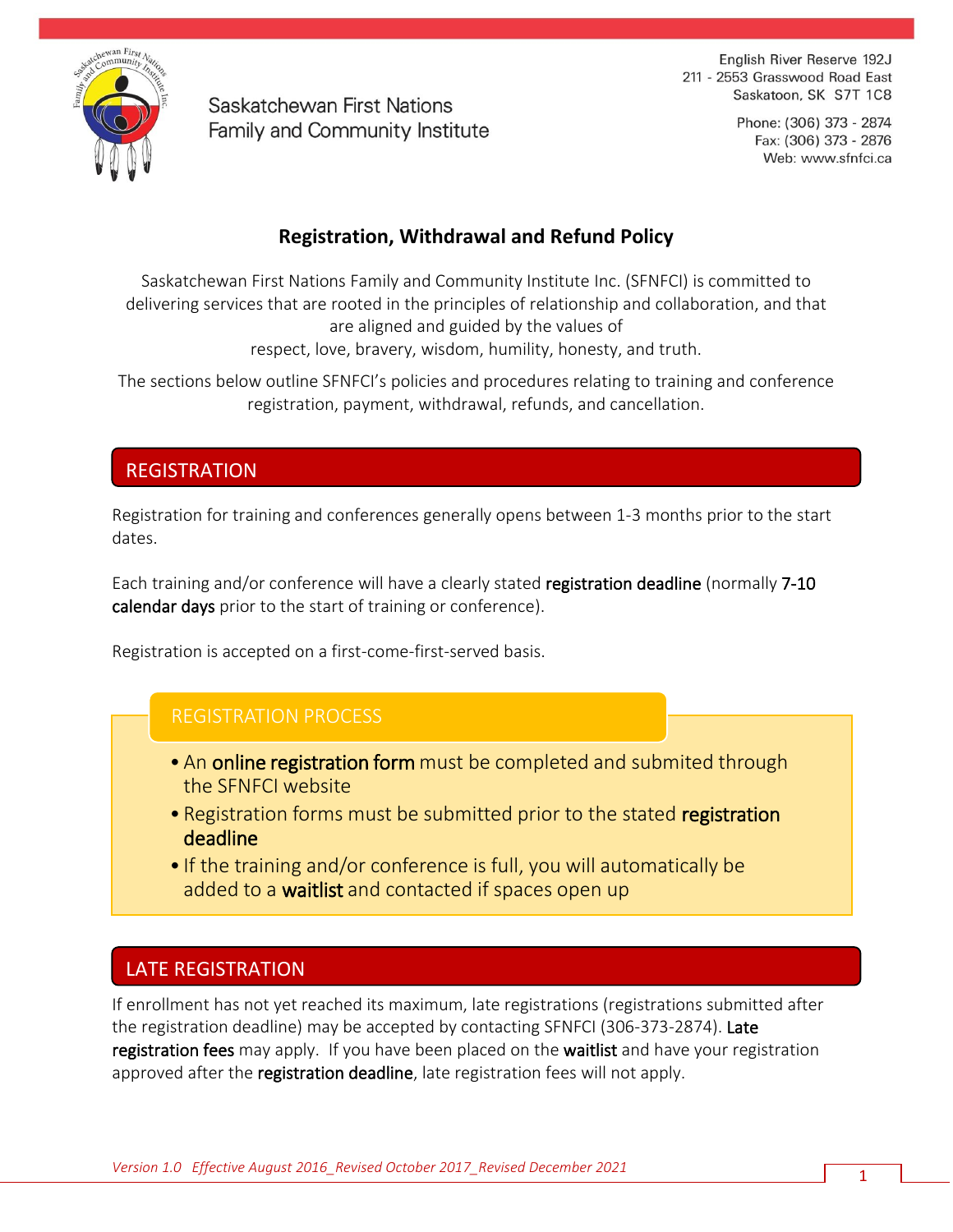## PAYMENT

Payment of training and/or conference fees must be paid in full on or before the first day of the training and/or conference.

A \$50 fee will be charged for all returned (non-sufficient funds) cheques.

#### PAYMENT PROCESS

- Once your registration is **confirmed**, an **invoice** will be sent within 7 days to the email address provided on the registration form.
- •Training and conference fees may be paid:
	- •Cheque

Payable to:

Saskatchewan First Nation Family and Community Institute Inc.

211 - 2553 Grasswood Road East

Saskatoon, SK S7T 1C8

•Receipts will be issued after payment is received.

### **WITHDRAWALS**

We understand that withdrawals and schedule changes are sometimes inevitable. The following procedures are necessary to ensure that we are able to consistently deliver quality training and conferences.

#### WITHDRAWAL PROCESS

- If you need to withdraw your registration, you may send another person in your place. Please advise SFNFCI of any changes.
- If substitution is not an option and you need to withdraw your registration contact SFNFCI (306-373-2874). You will be sent a withdrawal form to complete and submit.
- Withdrawal fees may apply (see refund policy section)
- Once a completed withdrawal form is received SFNFCI staff will process your withdrawal and may issue a refund based on eligibility (see refund section)